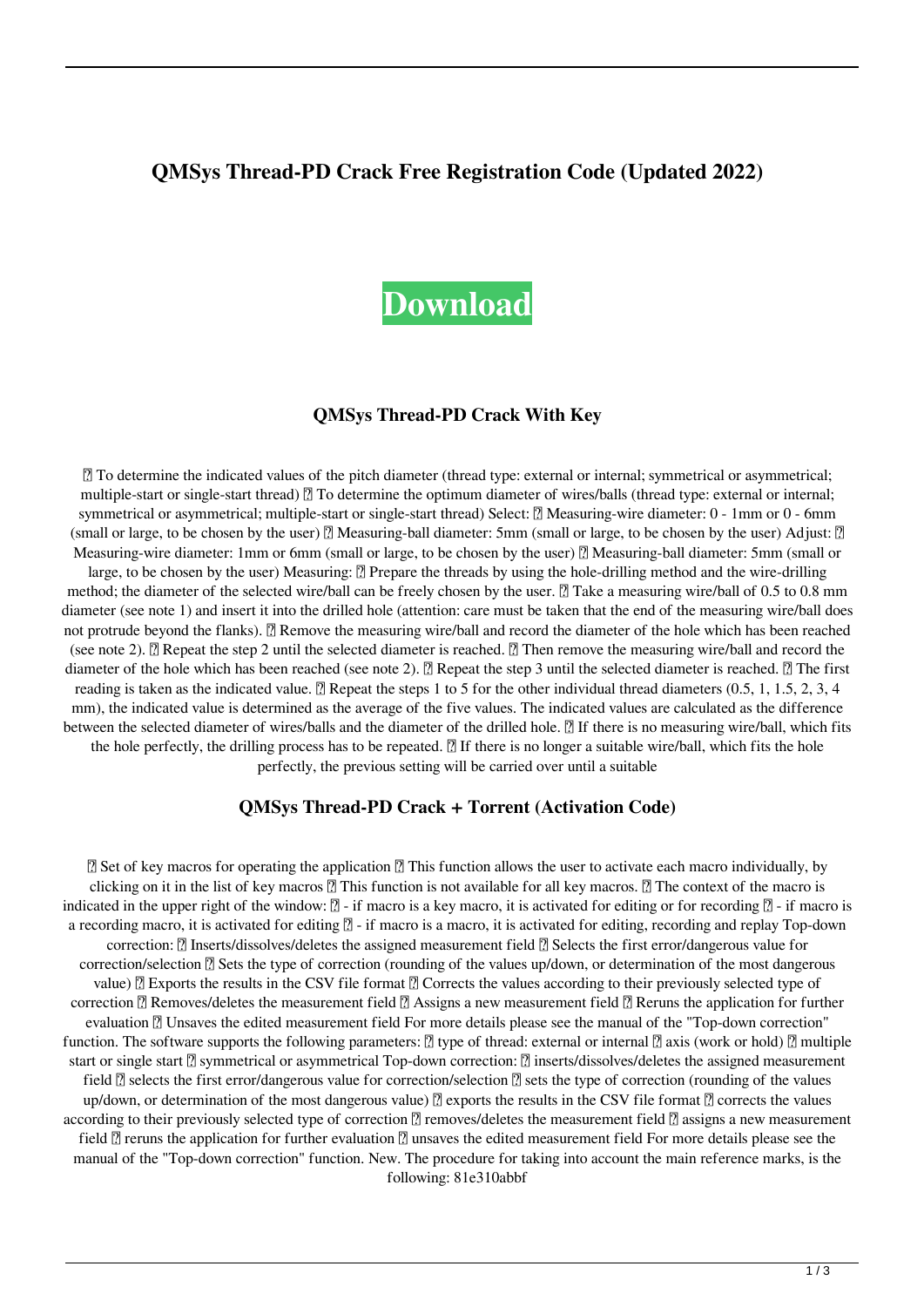# **QMSys Thread-PD**

It allows the selection of the indicated values and the pitch diameter in addition to the use of iterative calculation methods for the determination of the indicated values, pitch diameter and diameter of measuring wires or balls. QMSys THREAD-PD is suitable for all types of threads:  $\mathbb{Z}$  external and internal  $\mathbb{Z}$  symmetrical and asymmetrical  $\mathbb{Z}$  single-start and multiple Indicated values and pitch diameters are determined using measuring wires or balls by Berndt's iteration formula from the publication EA - 10/10. The correction for the measuring force is defined by Lechowski's methods. The optimum diameter of wires or balls is calculated by the formula published in EA - 10/10. The parameters to be entered and calculated are given in the left-hand side of the software. The following are given in the right-hand part of the appendix:  $\mathbb{Z}$  measurement diagram for the selected type of thread  $\mathbb{Z}$  catalog of diameters; they are edited by using the buttons "New" and "Delete". The "Select" button selects the diameter of wires/balls. **[7]** instructions for operation QMSys THREAD-PD Description: It allows the selection of the indicated values and the pitch diameter in addition to the use of iterative calculation methods for the determination of the indicated values, pitch diameter and diameter of measuring wires or balls. QMSys THREAD-PD is suitable for all types of threads:  $[$ ] external and internal  $\mathbb{Z}$  symmetrical and asymmetrical  $\mathbb{Z}$  single-start and multiple Indicated values and pitch diameters are determined using measuring wires or balls by Berndt's iteration formula from the publication EA - 10/10. The correction for the measuring force is defined by Lechowski's methods. The optimum diameter of wires or balls is calculated by the formula published in EA - 10/10. The parameters to be entered and calculated are given in the left-hand side of the software. The following are given in the right-hand part of the appendix:  $\mathbb{Z}$  measurement diagram for the selected type of thread  $\mathbb{Z}$  catalog of diameters; they are edited by using the buttons "New" and "Delete". The "Select" button selects the diameter of wires/balls. **a** instructions for operation QMSys THREAD-PD Description: It allows the selection of the indicated values and the pitch diameter in addition to the

## **What's New in the QMSys Thread-PD?**

PULSE-PLUS is a qualitative 3-D computer program developed for the analysis of thread holes. It is used for the optimization of thread dimensions, the selection of grinding variables and the choice of operation processes. PURPOSE: The goal of the thread design is to avoid, as far as possible, local stresses in the thread hole which are caused by local deflections, distortions or deformations. This goal is achieved by the use of internal and external threads with radii which are as large as possible, while a selection of different thread systems and thread numbers ensure that they can be produced economically. DESIGN: A threedimensional representation of the thread hole is used for design planning. In this way the design can be adapted to the production by checking whether a production change causes damages or whether a change in one variable can be compensated by changing another variable. For example, the pitch of the thread can be changed in order to change the frictional forces. A computer simulation of the three-dimensional hole model can predict the changes in the forces if certain thread types are used or selected and the type of production. This simulation can be checked by making measurements and conducting experiments. GRINDING VARIABLES: According to the design the most suitable grinding variables for the following dimensions are used in the simulation of the model:  $\mathbb{Z}$  The type of thread system (external/internal)  $\mathbb{Z}$  The pitch diameter of threads (interval between 2 threads)  $\mathbb{Z}$  The number of threads (interval between 2 pitch diameters) For the representation of the cutting forces the most suitable grinding variables are used:  $\mathbb{Z}$  The rotational speed  $\mathbb{Z}$  The feed  $\mathbb{Z}$  The grinding pressure OPTIMIZATION OF THREAD DIMENSIONS: The thread hole is represented by a polyhedron. The polyhedron is split into regions and in each region the thread dimensions are optimized by a conventional optimization algorithm (simplex). This algorithm is a local search optimization algorithm. The optimization algorithm is a local search algorithm. This means that for the best result all other options are ignored. After the desired thread dimensions have been reached, the diameter of the circle in which the polyhedron is circumscribed can be determined. The diameter of the circle which can be obtained in this way is called the pitch diameter. The circle which is circumscribed around the polyhedron has a diameter which is equal to the sum of the pitch diameters of the polygon and the external thread. The polygon and the external thread are parts of the polyhedron which are located within the contour of the thread. The contour of the thread is defined by two polygons which are the intersection of the external surface of the polyhedron with the cutting plane. The